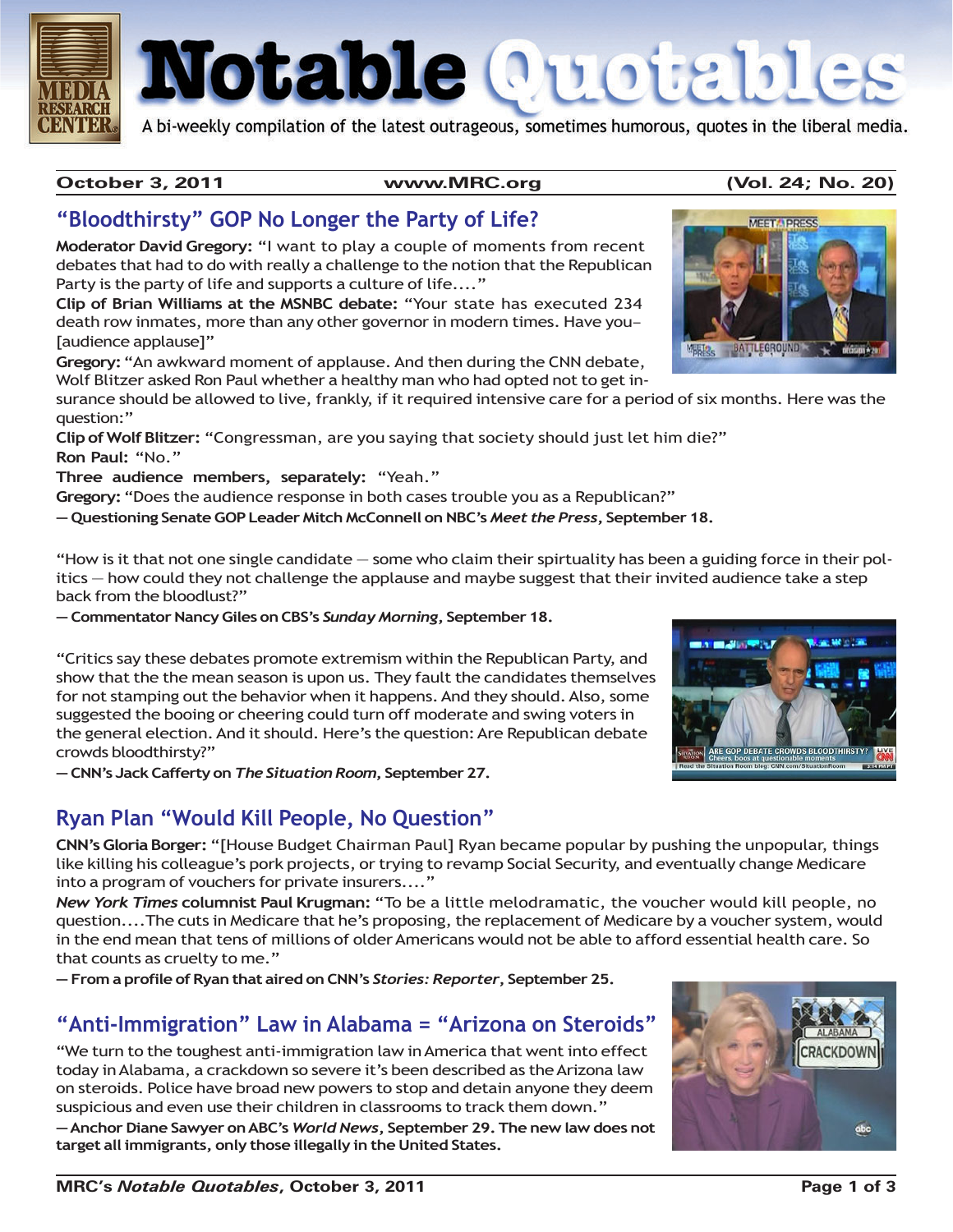## **Post-Partisan Obama vs. "Express Train of Bile"**

"Obama, to be fair to him, when he came in to power, he said 'Look, I'm going to try to change all of this partisan crap that's going on. I'm going to try and do it a better way.' What he's found is he can't at the moment. I mean, it's like he's up against this express train of bile, and he can't get anything done."

**— CNN's Piers Morgan to comedian Lewis Black on** *Piers Morgan Tonight***, Sept. 28.**

"Has the President really seen the light about the venom and the vitriol and the vulgarity of the enemy that he's up against?"

**— Host Tavis Smiley to left-wing filmmaker Michael Moore on PBS's** *Tavis Smiley***, September 19.**

#### **What Republicans Really Want: "No Women Voting, Slavery Was Cool"**

"I get out of all of these things that many of these candidates would rather take legislation to build a time machine and go back in time to where we had, you know, no women voting, slavery was cool. I mean, it's just kind of ridiculous."

**— Daytime anchor Thomas Roberts on** *MSNBC Live***, September 23, talking about the previous night's GOP debate.**

## **Congratulations on Your Victory — Why Don't You Quit?**

"One man who is dreaming big right now, especially after a surprise over the weekend, is Republican presidential candidate Herman Cain....[to Cain] This is a grueling endeavor, it is expensive. You mentioned recently, you thought a couple times about dropping out, and most people would say, 'Look, you may have something people respond to, but your chances of actually getting that nomination, pretty slim.' So why stick with it then?"

**— CBS's Erica Hill interviewing Cain on the September 28** *Early Show***, four days after he won the Florida straw poll.**

# **While Poverty Soars, D.C. Wastes Time on "Tax Cuts for the Wealthy"**

"Now we move to a subset of the American economy the President is also dealing with — the fact that a lot of African-Americans in this country are getting flat-out crushed in this economy. The stats, as you may know, are staggering — unemployment and poverty — while the D.C. debate is often admittedly about tax cuts for the wealthy." **— NBC's Brian Williams on the September 15** *Nightly News***.**

## **CNN Anchor: GOP Needs "Courage" to Make Tax Hike Deal**

"George H. W. Bush had the courage, knowing it might cost him re-election, knowing for sure it would cost him support with his conservative base, to violate the central domestic policy pledge of his campaign, 'read my lips, no new taxes.'...There are some people now saying that we need a moment like that and that the Republicans should give President Obama some tax increases as long as they get from him significant spending cuts and a big deficit reduction package. Should the Republicans learn from George H.W. Bush and sit down with the President and cut a deal?"

**— CNN's John King to Dick Cheney on** *John King USA***, September 22.**

## **Tea Party Just a "Very Small Group" Trying to "Control the Conversation"**

"The Tea Party has really made some big inroads and has garnered a huge voice in this country. But, at the same time, there's a feeling by some folks that this very small group of people is starting to control the conversation. Do there need to be more voices at the table, in general, at this point?"

**— Co-host Erica Hill to Newt Gingrich on CBS's** *The Early Show***, September 29.**

## *Newsweek* **Editor Admits: Obama "Wasn't Ready" to Be President**

"But if he [Chris Christie] doesn't feel ready to run, actually, I just hope he doesn't, because in the end, you know, his tremendous misgivings, maybe he is right. I mean, we had this with Obama. He wasn't ready, it turns out, really. Maybe Christie isn't ready."

**—** *Newsweek* **editor-in-chief Tina Brown on MSNBC's** *Morning Joe***, September 27.**